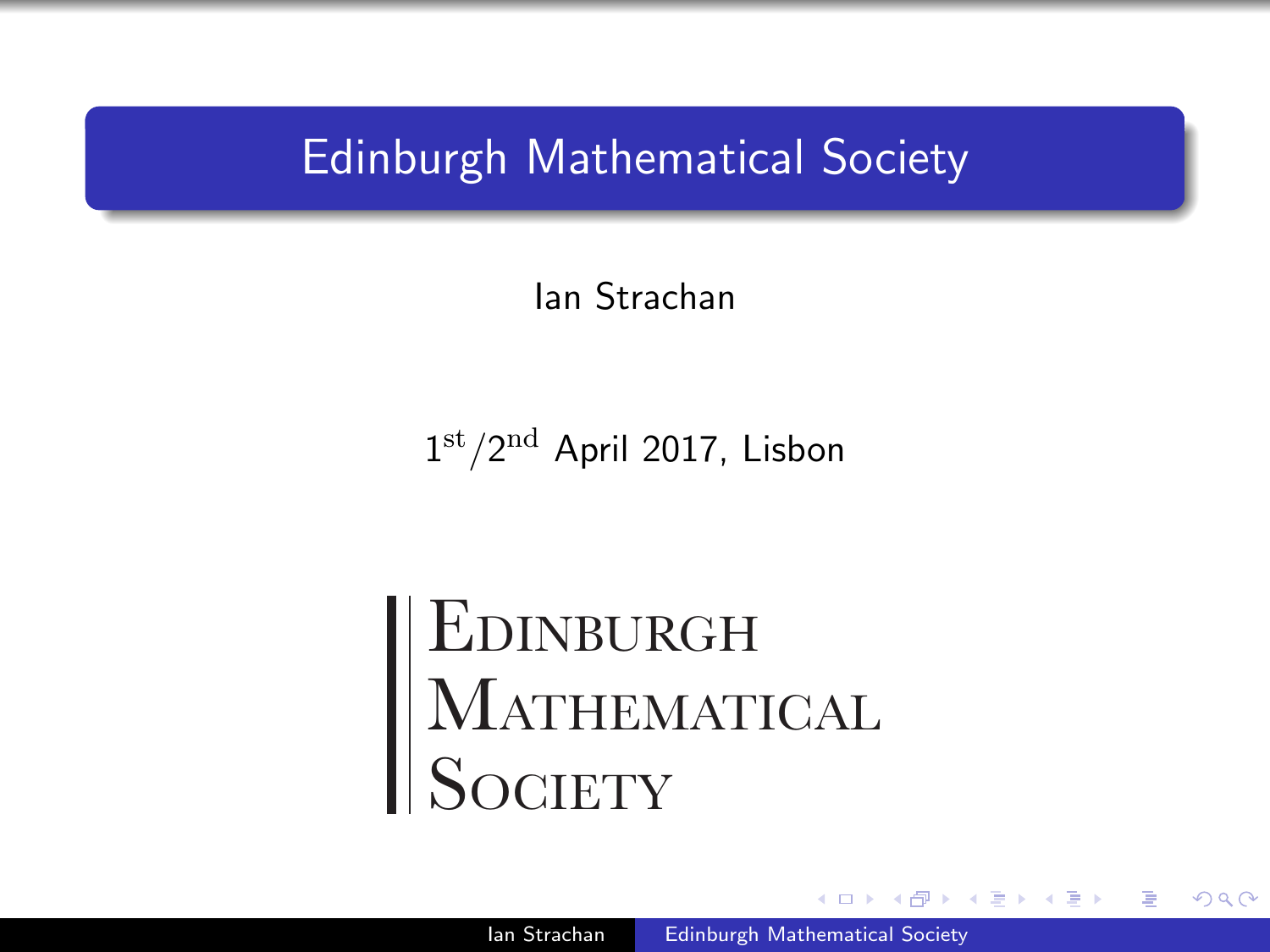メロメ メタメ メミメ

目

경제 ×.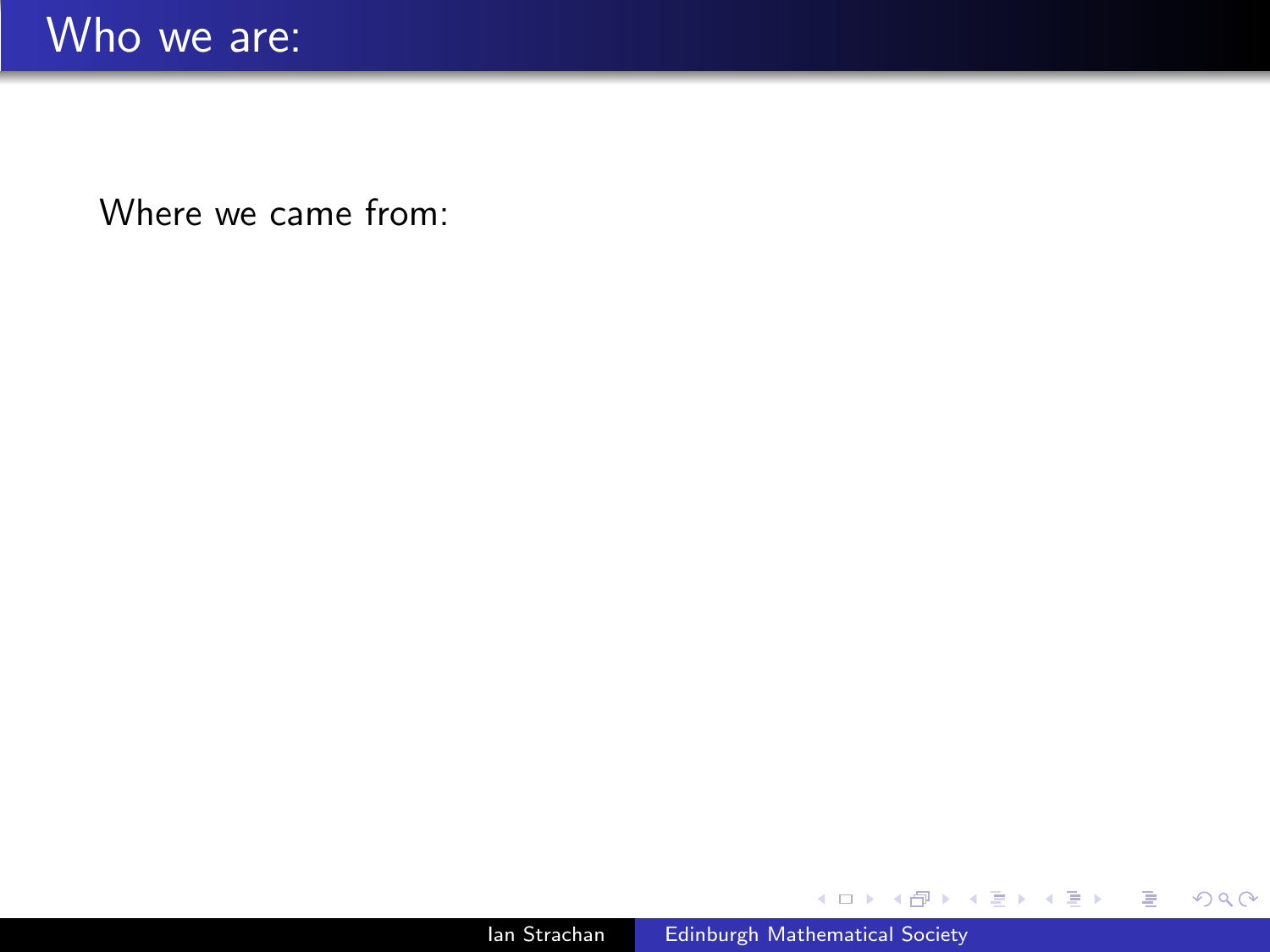• Founded in 1883;

**K ロ ト K 何 ト K ヨ ト** 

目

э  $\rightarrow$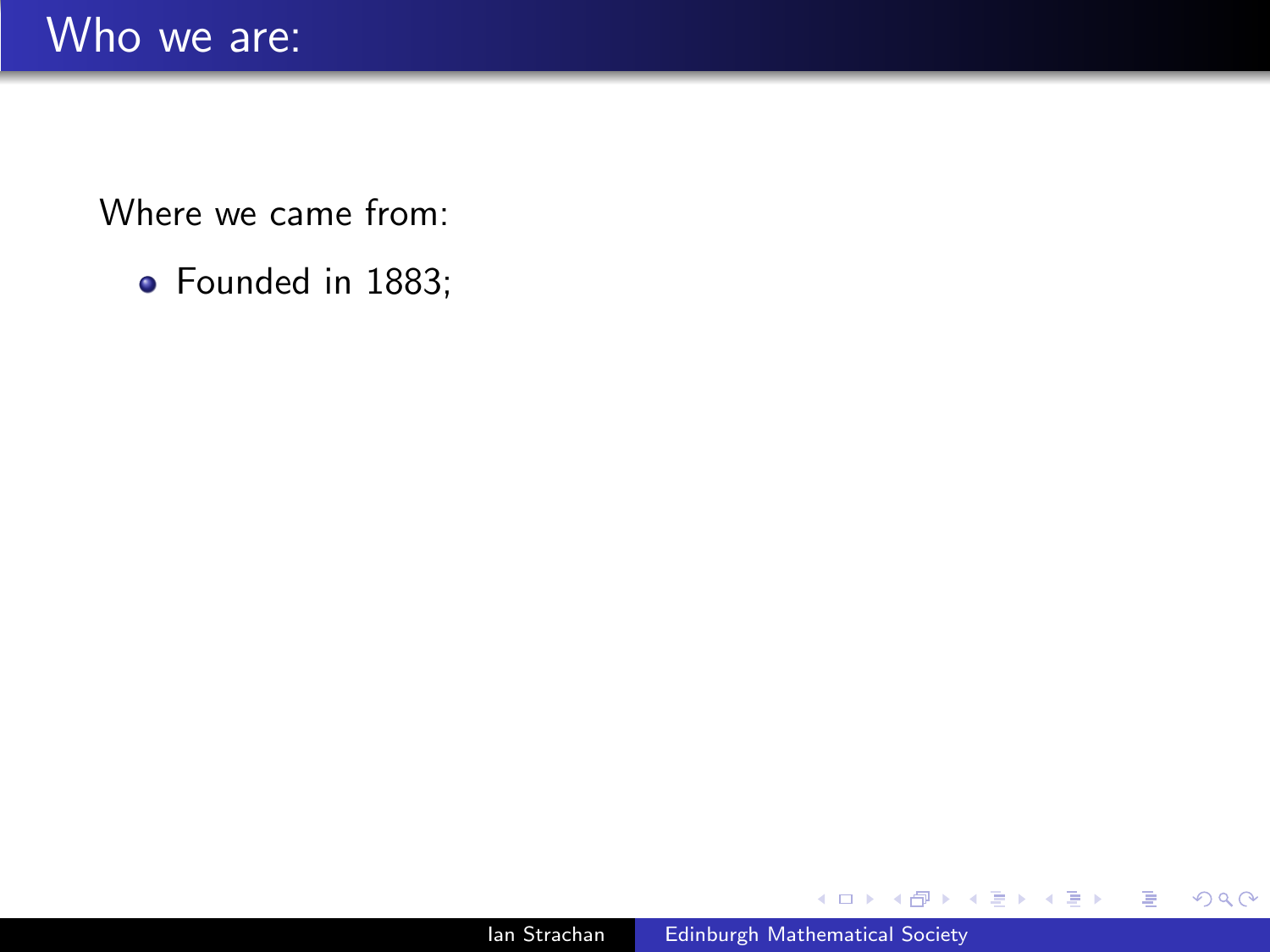- Founded in 1883:
- 'The aims of the Edinburgh Mathematical Society shall be the promotion and extension of the Mathematical Sciences, pure and applied, particularly in Scotland.'

 $\Omega$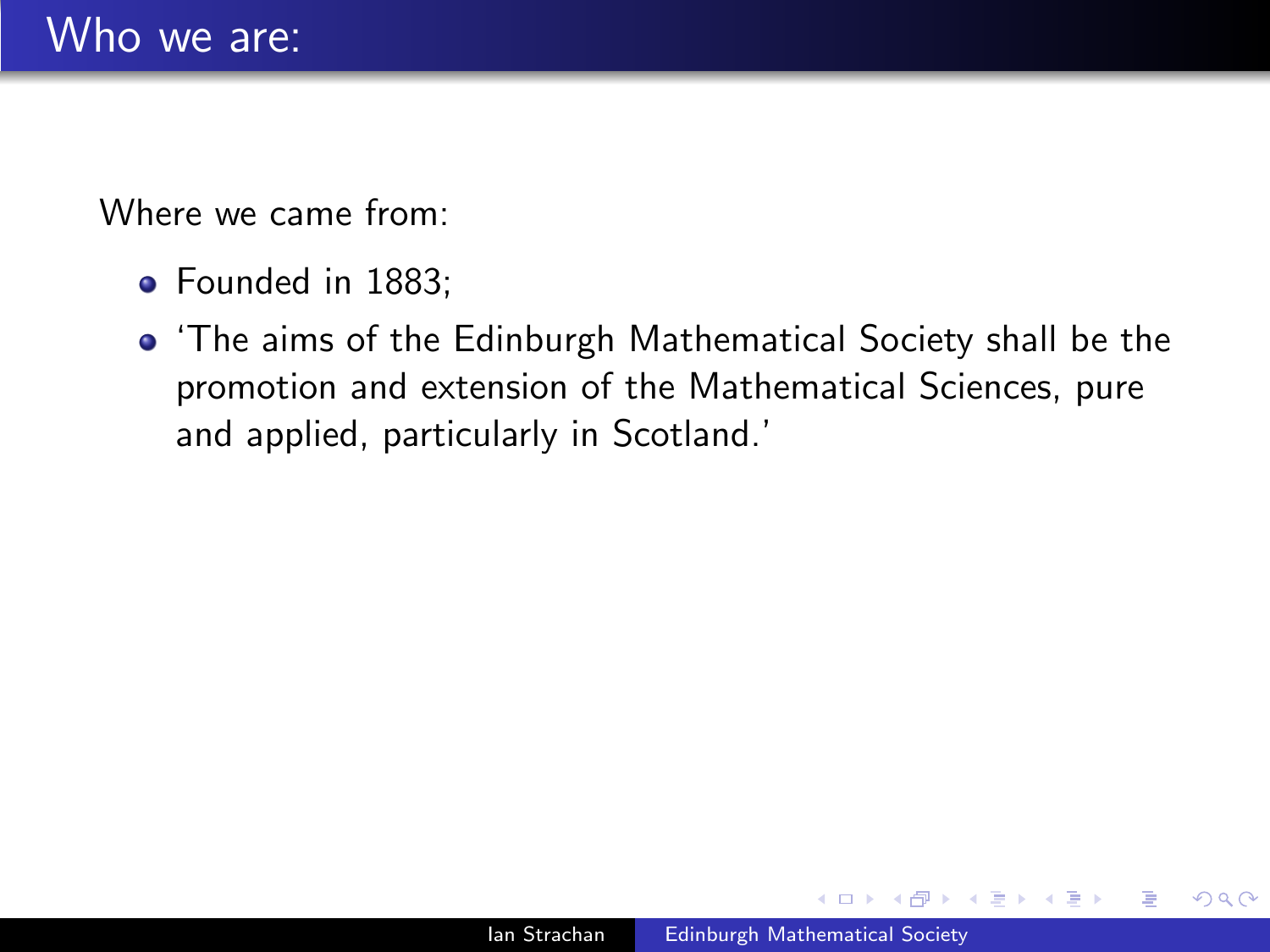- Founded in 1883:
- 'The aims of the Edinburgh Mathematical Society shall be the promotion and extension of the Mathematical Sciences, pure and applied, particularly in Scotland.'

What we do:

 $\Omega$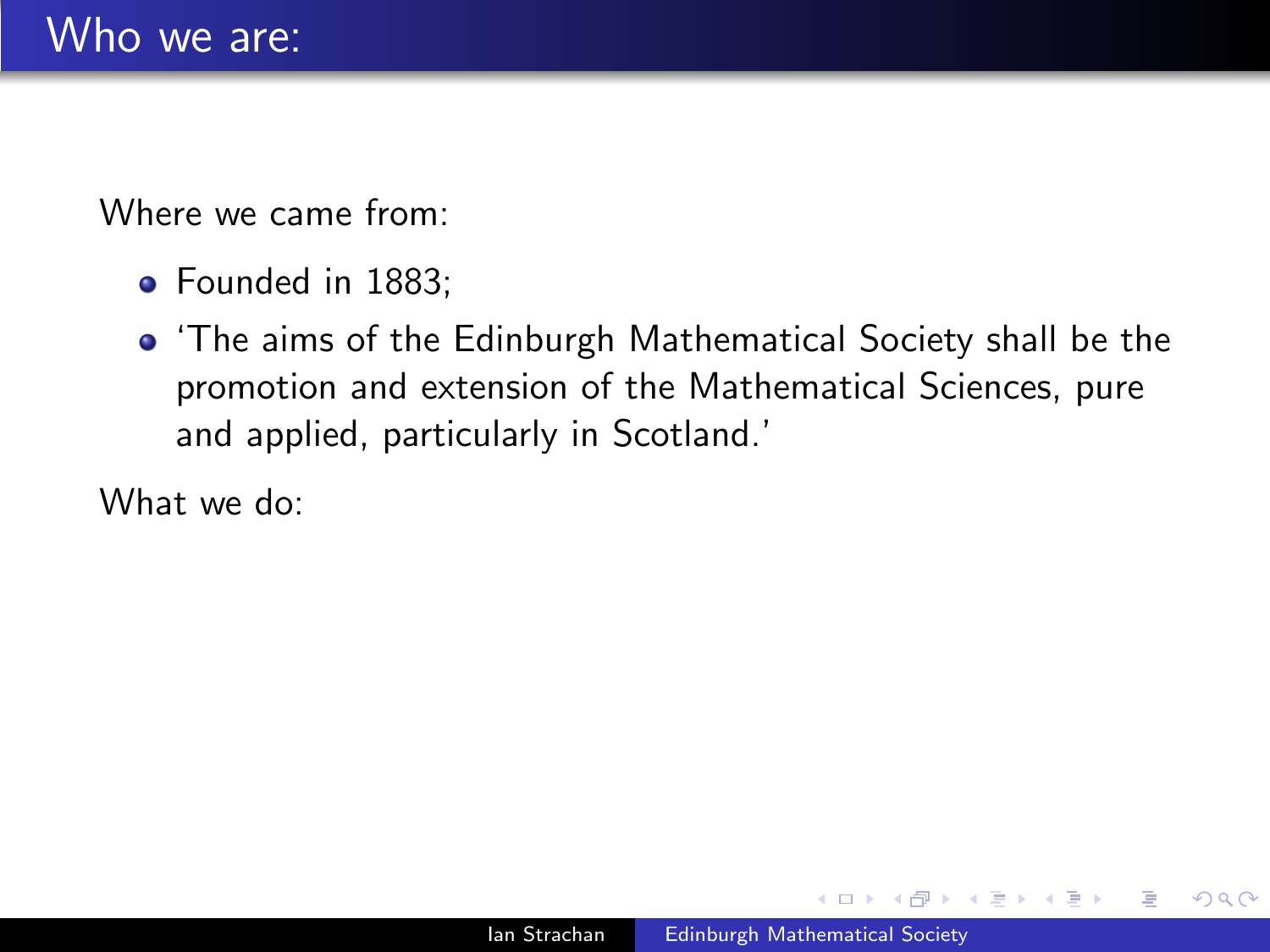- Founded in 1883:
- 'The aims of the Edinburgh Mathematical Society shall be the promotion and extension of the Mathematical Sciences, pure and applied, particularly in Scotland.'

What we do:

• Publish *Proceedings of the Edinburgh Mathematical Society*;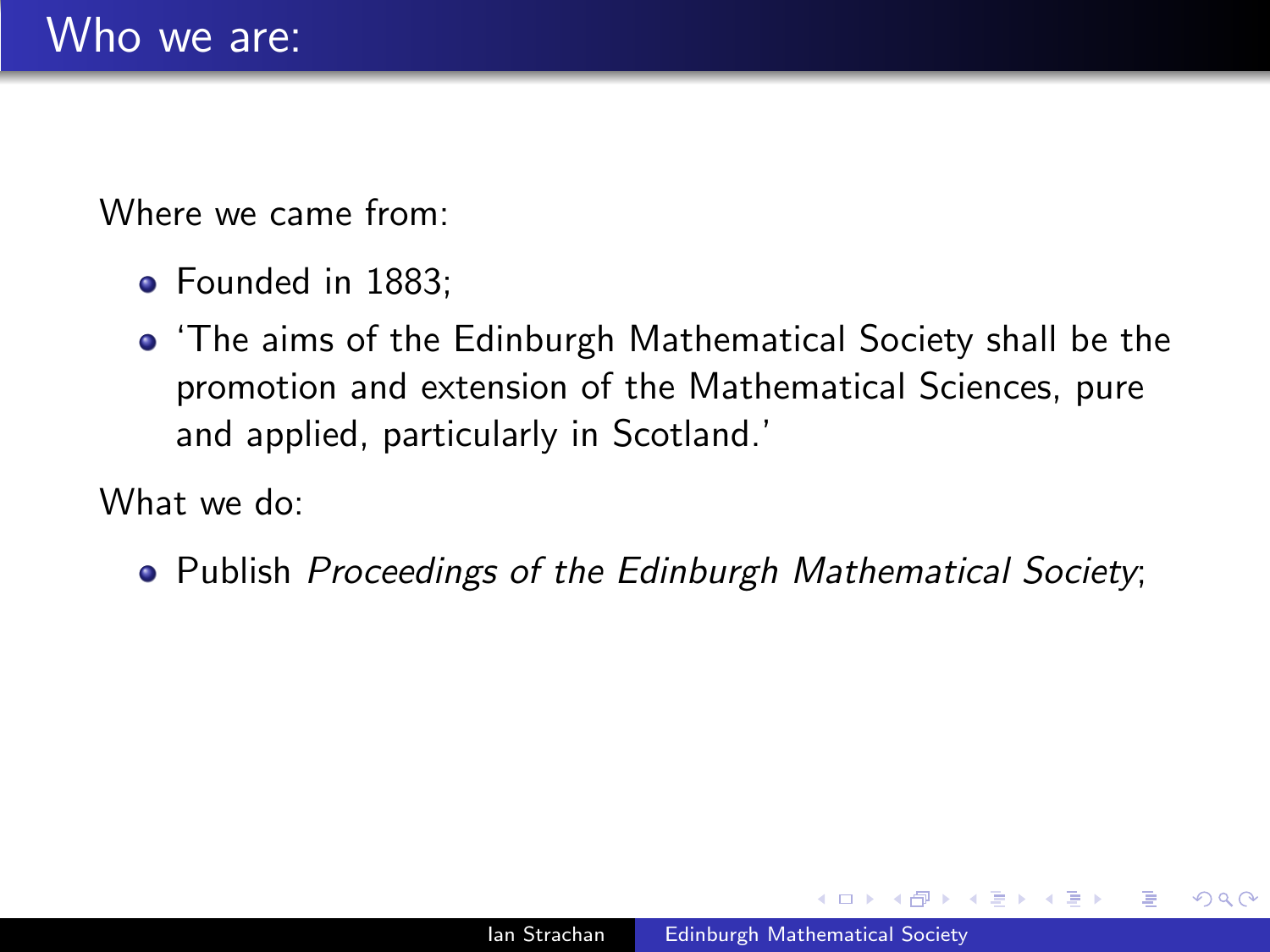- Founded in 1883:
- 'The aims of the Edinburgh Mathematical Society shall be the promotion and extension of the Mathematical Sciences, pure and applied, particularly in Scotland.'

What we do:

- Publish Proceedings of the Edinburgh Mathematical Society;
- Fund activities in Scotland: grants to researchers and schools; Seminar programme; Outreach events; Policy;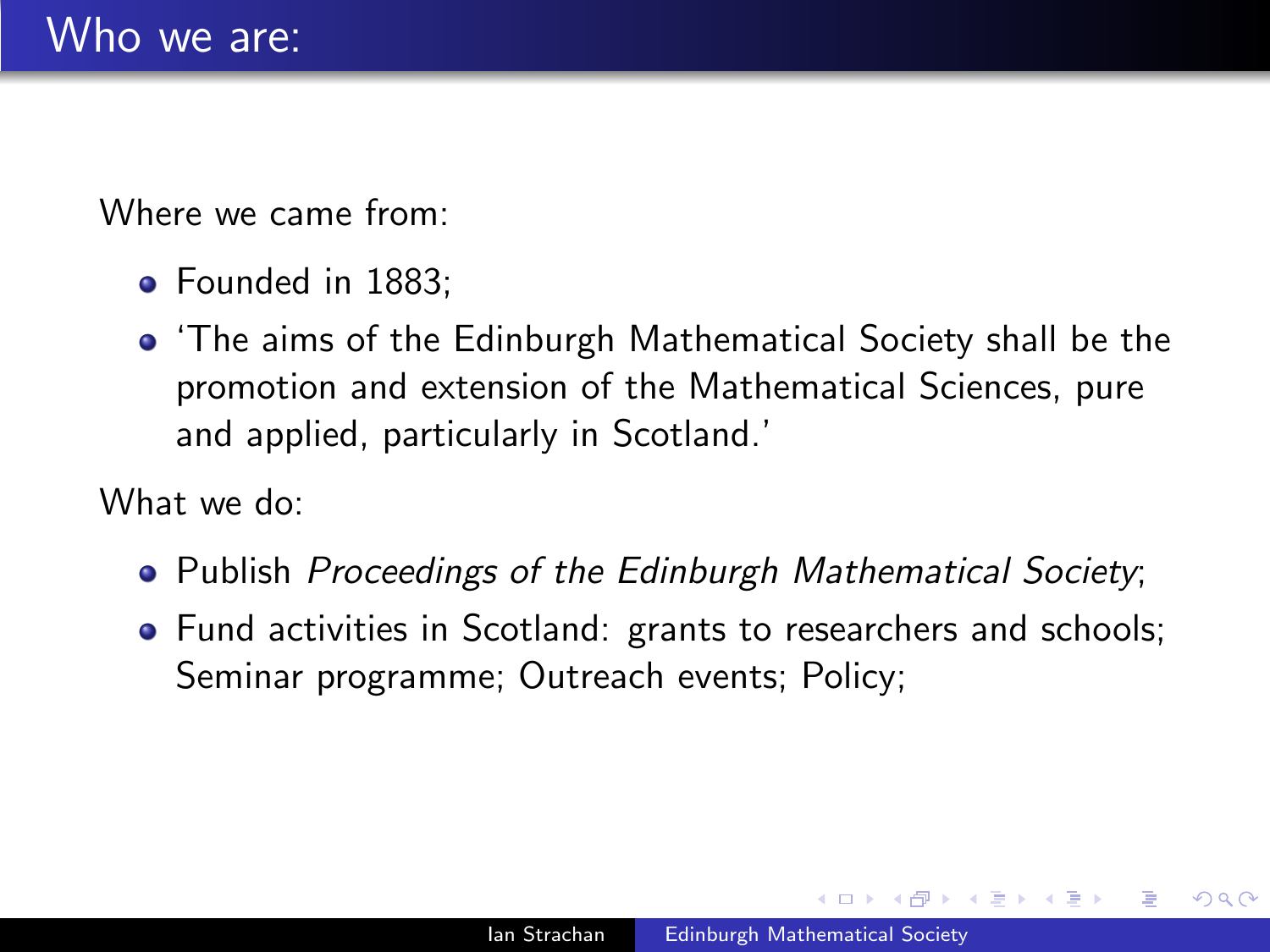- Founded in 1883:
- 'The aims of the Edinburgh Mathematical Society shall be the promotion and extension of the Mathematical Sciences, pure and applied, particularly in Scotland.'

What we do:

- Publish Proceedings of the Edinburgh Mathematical Society;
- Fund activities in Scotland: grants to researchers and schools; Seminar programme; Outreach events; Policy;
- Member of the UK's Council for the Mathematical Sciences.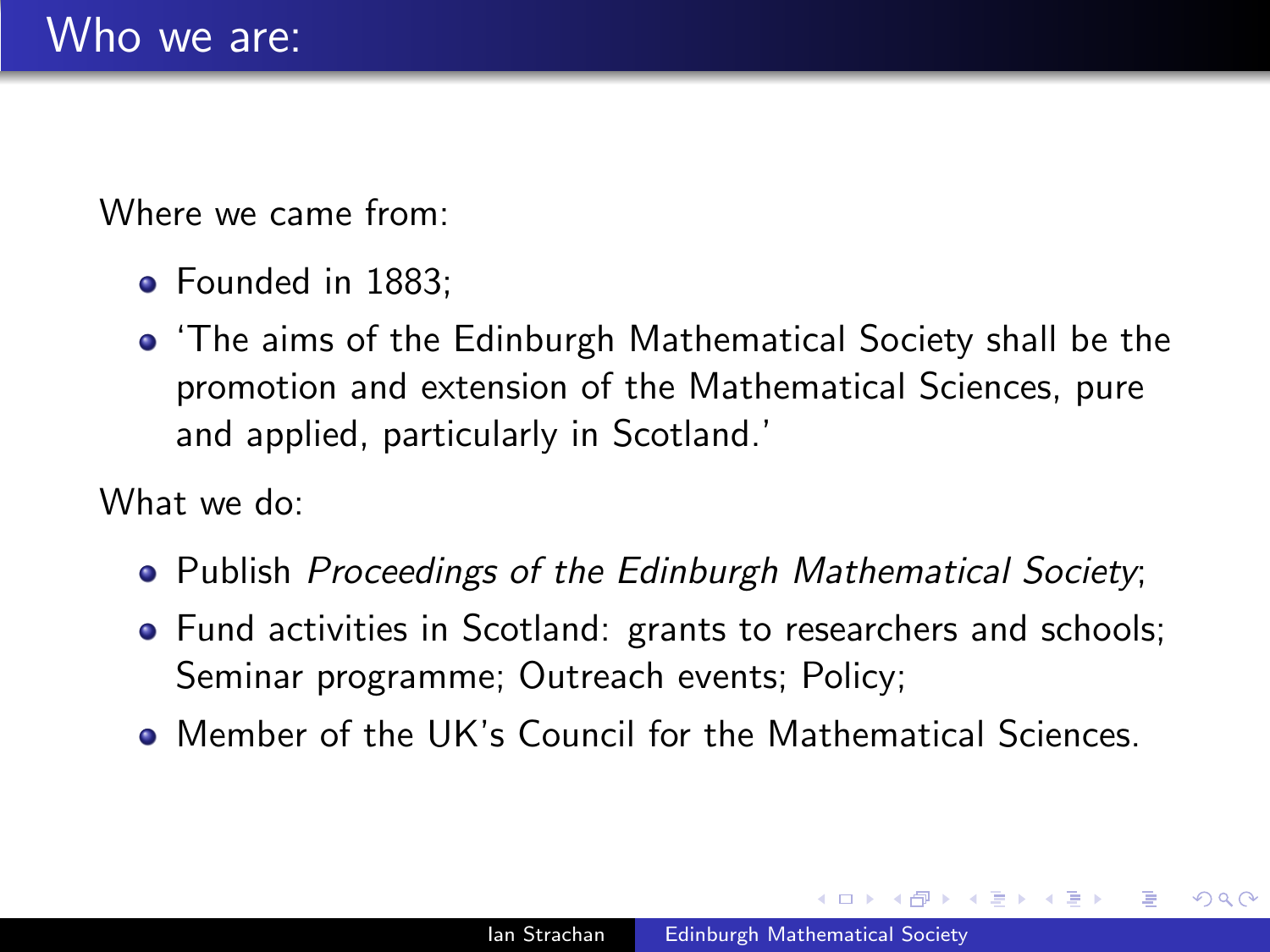• Quality of research;

4 0 8

同  $\,$ 4. 重

×

目

目  $\,$ 

Þ.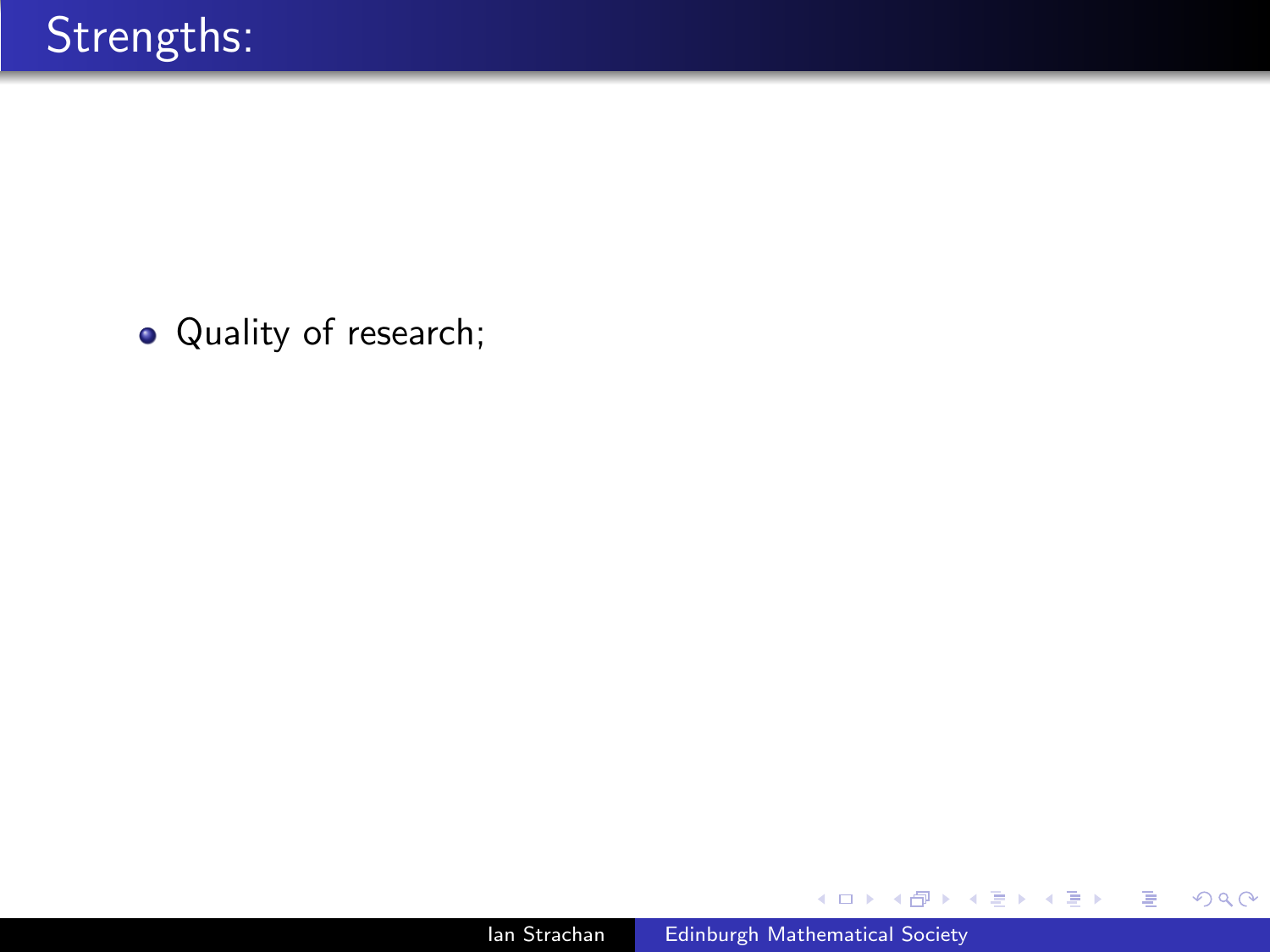• Quality of research;

• Quality of new appointments.

 $\leftarrow$ 

э

∍

э  $\rightarrow$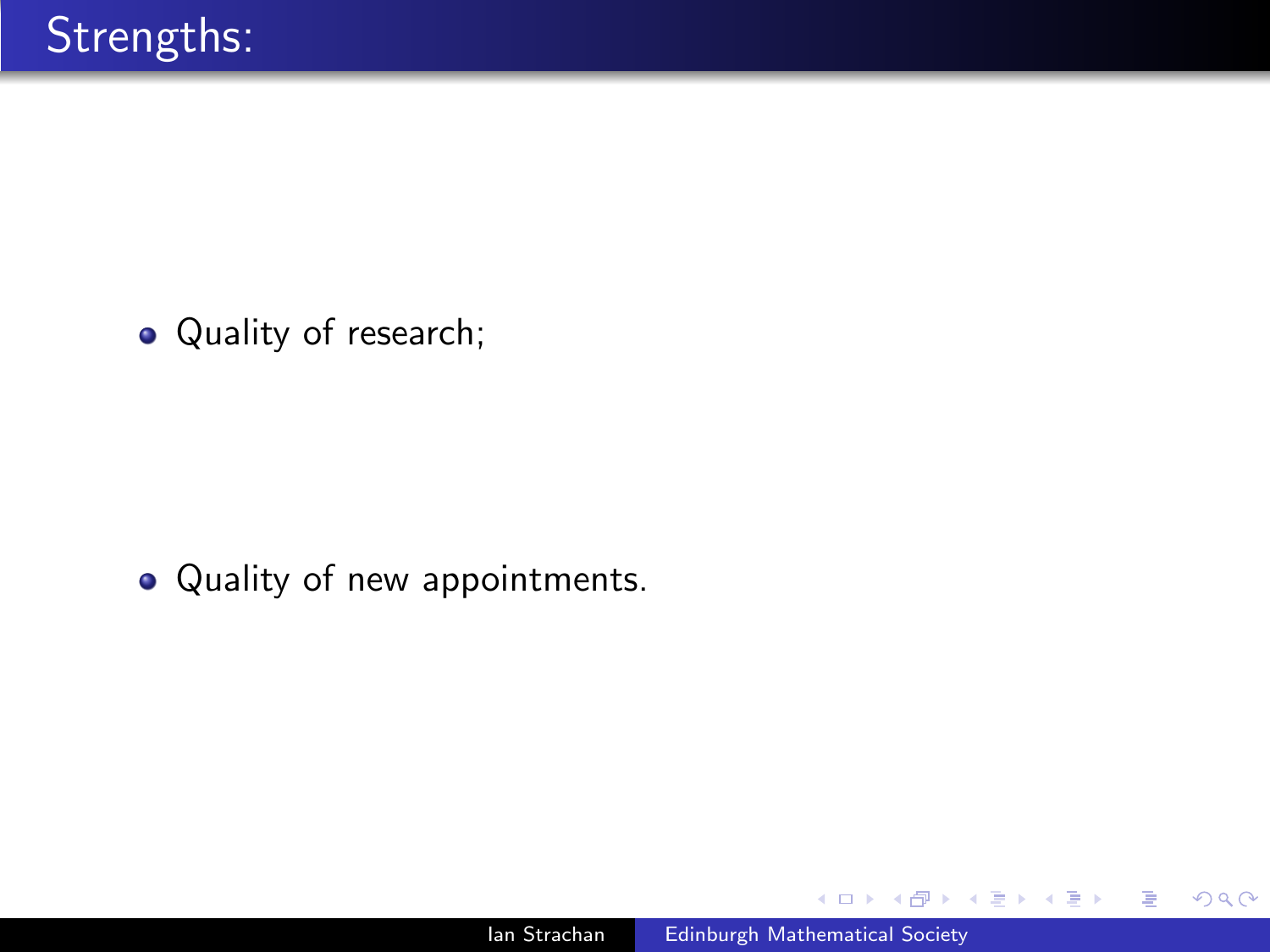## Problems and Threats: immediate

Ian Strachan [Edinburgh Mathematical Society](#page-0-0)

∢⊡

Ε

∍  $\rightarrow$ 

Ξ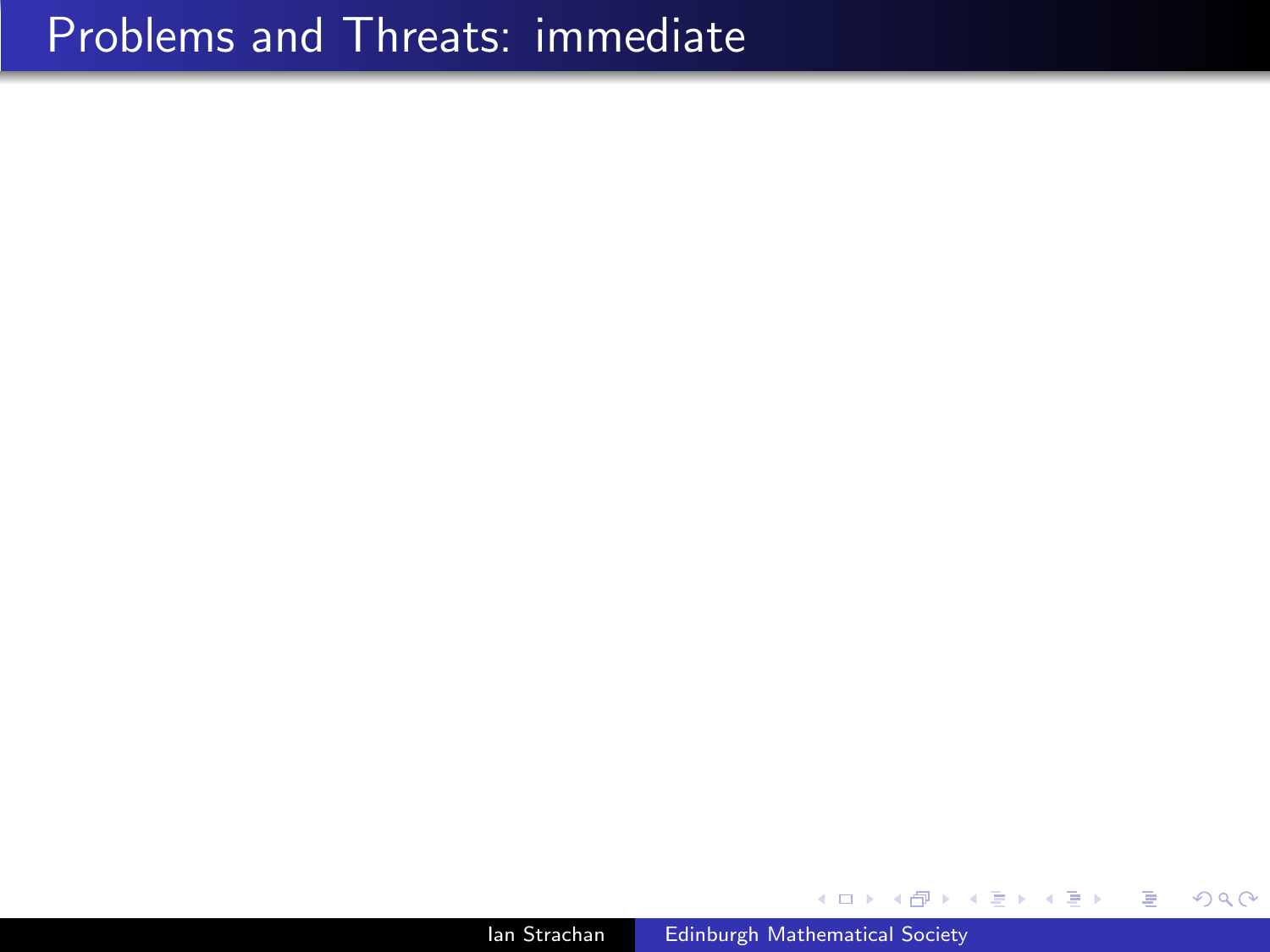∢∃⊁ ∢∄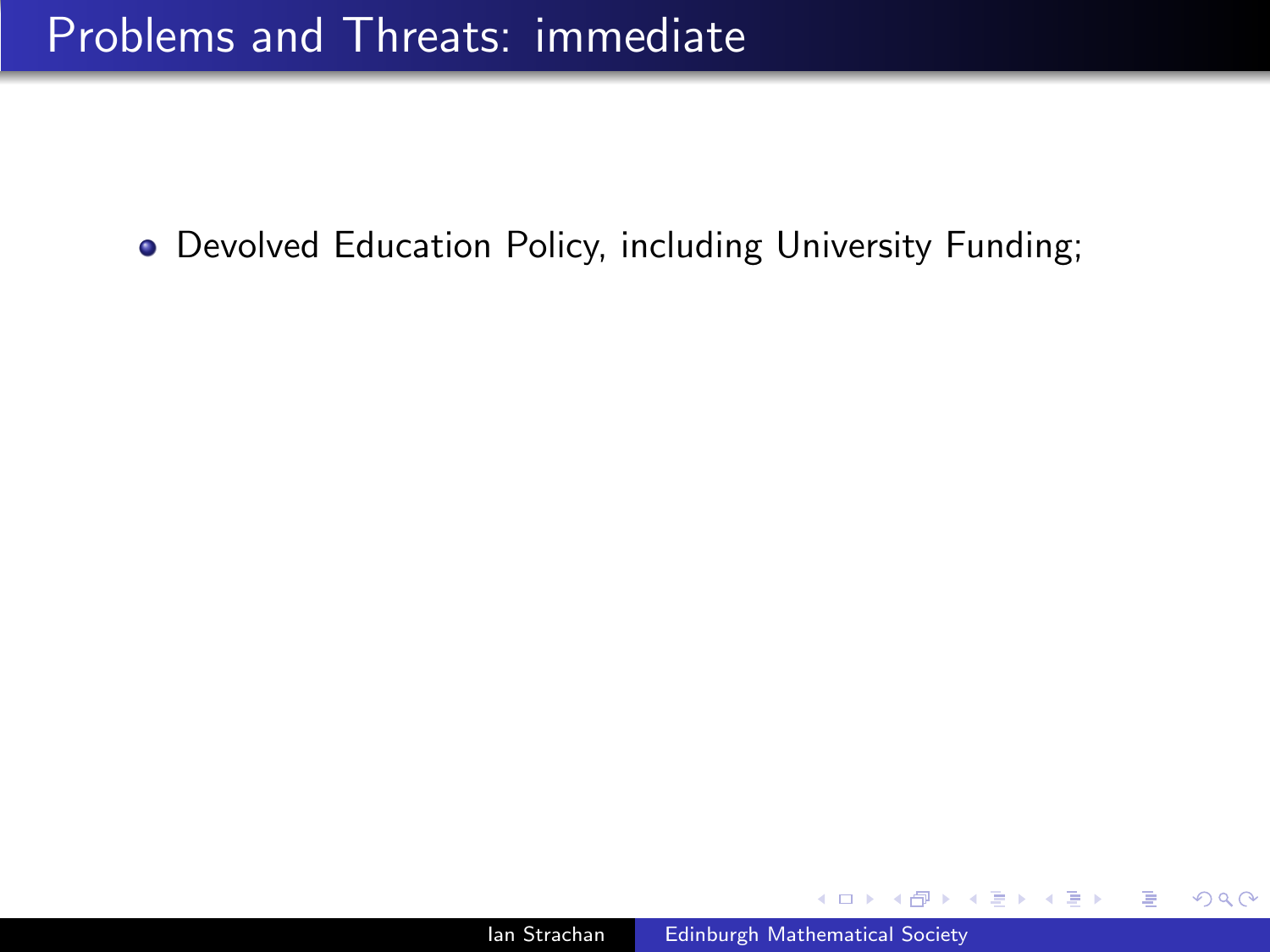- Devolved Education Policy, including University Funding; but
	- U.K. Research Funding (Research Councils, EPSRC, etc.)

つへへ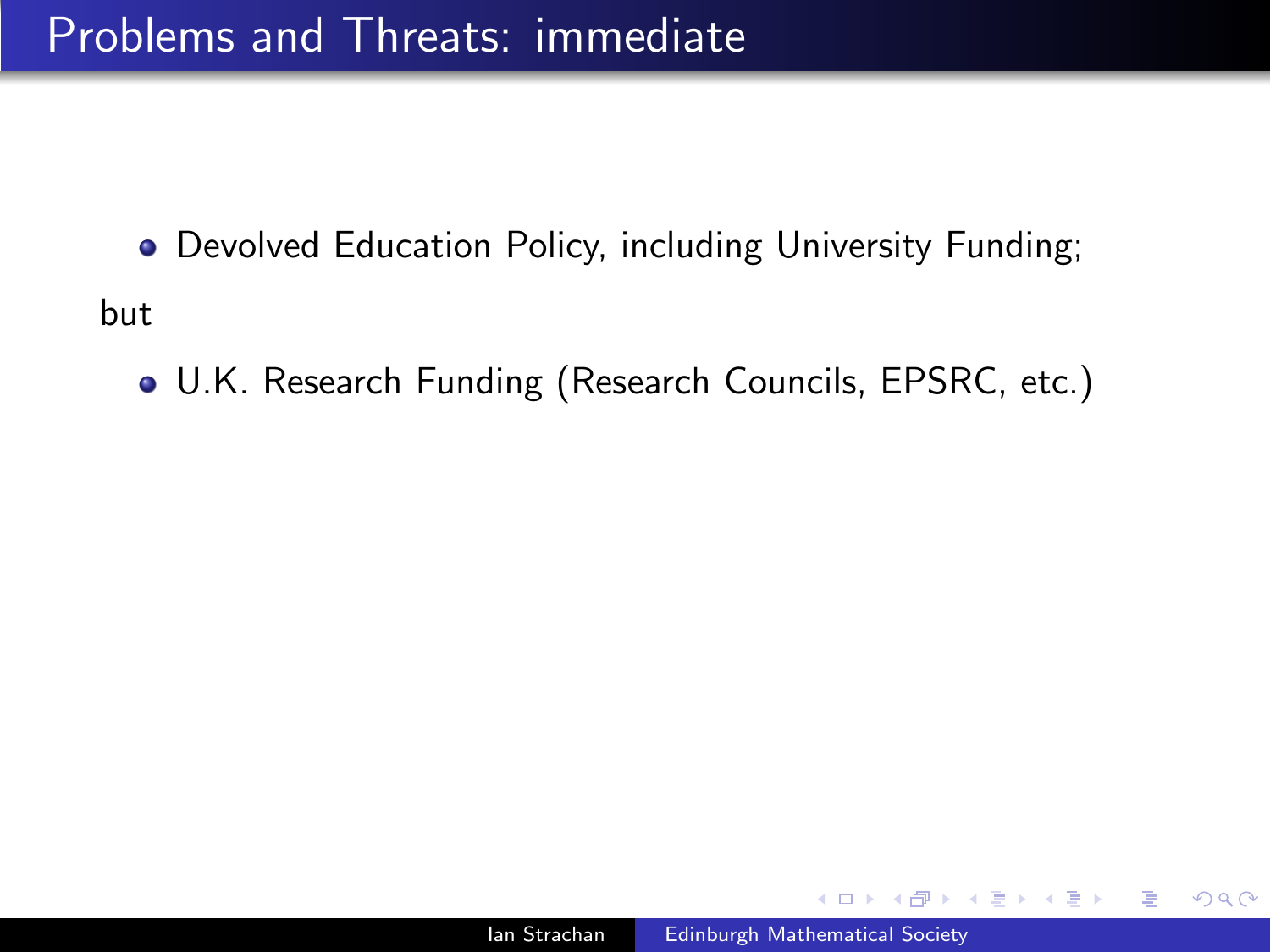but

U.K. Research Funding (Research Councils, EPSRC, etc.)

#### Problem:

The navigating, within these different streams, both: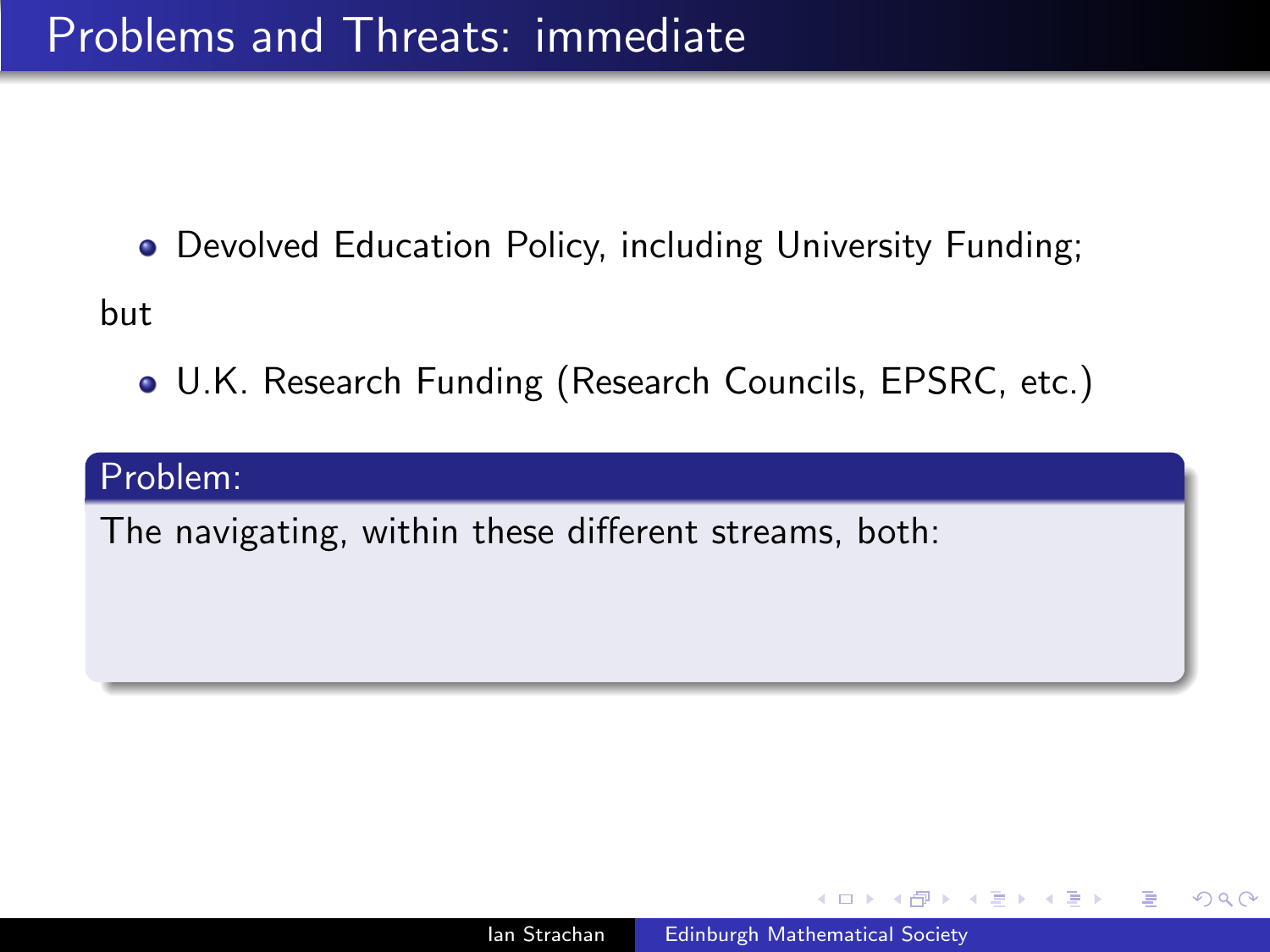but

U.K. Research Funding (Research Councils, EPSRC, etc.)

#### Problem:

The navigating, within these different streams, both:

• within Scotland;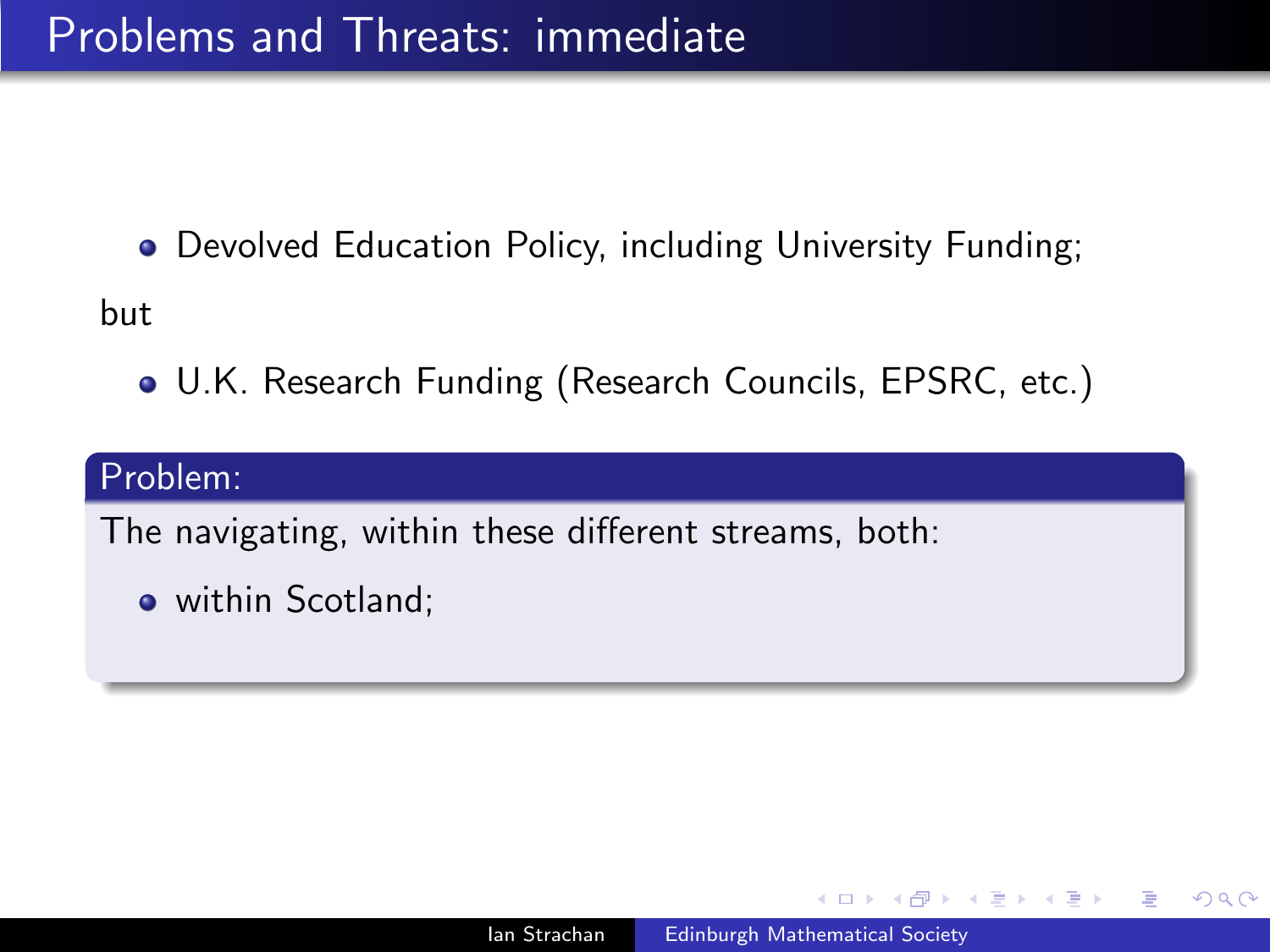but

U.K. Research Funding (Research Councils, EPSRC, etc.)

#### Problem:

The navigating, within these different streams, both:

- within Scotland:
- o within the UK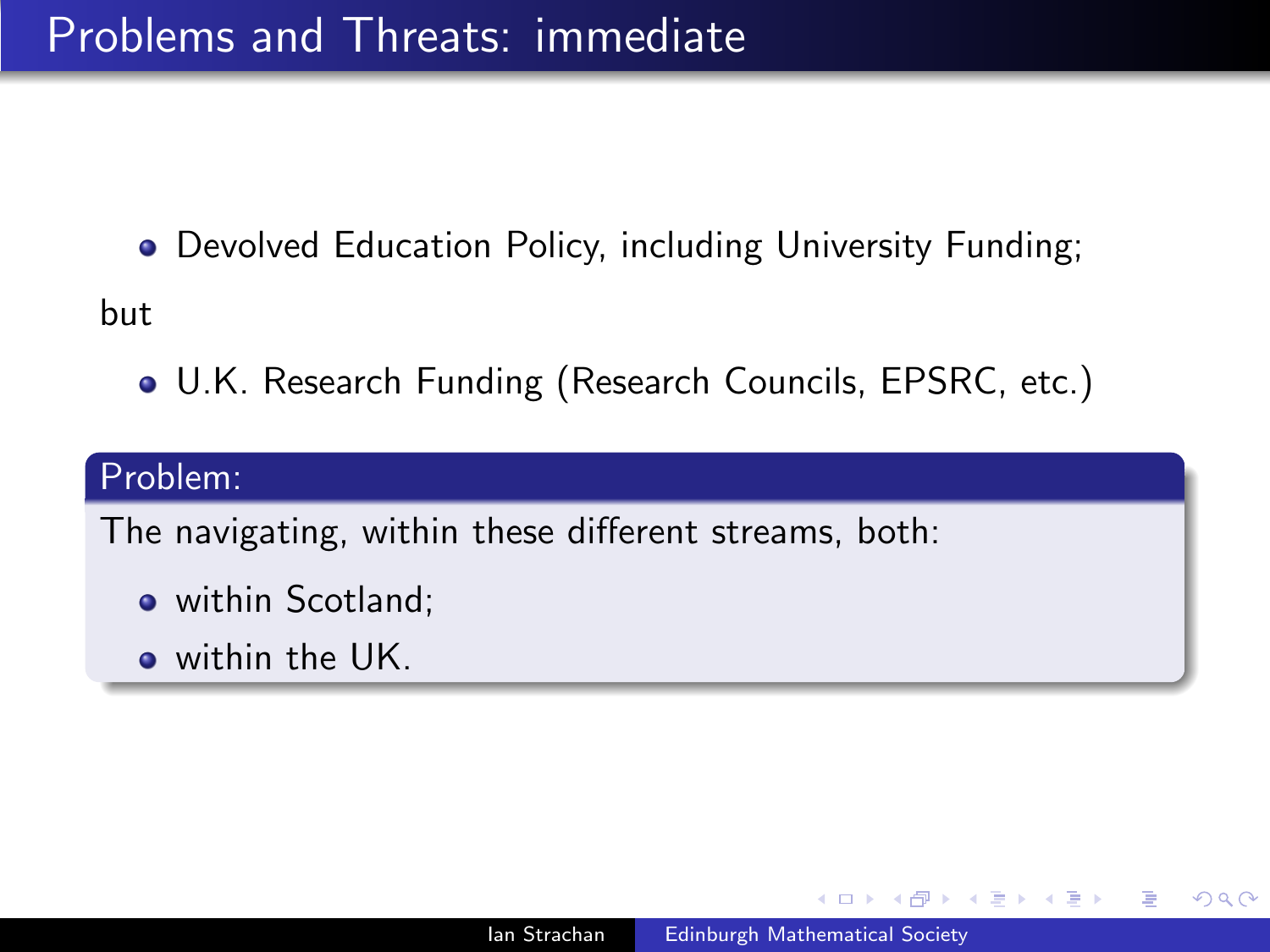but

U.K. Research Funding (Research Councils, EPSRC, etc.)

### Problem:

The navigating, within these different streams, both:

- within Scotland:
- o within the UK

Out-resourced by large UK-based Learned Societies.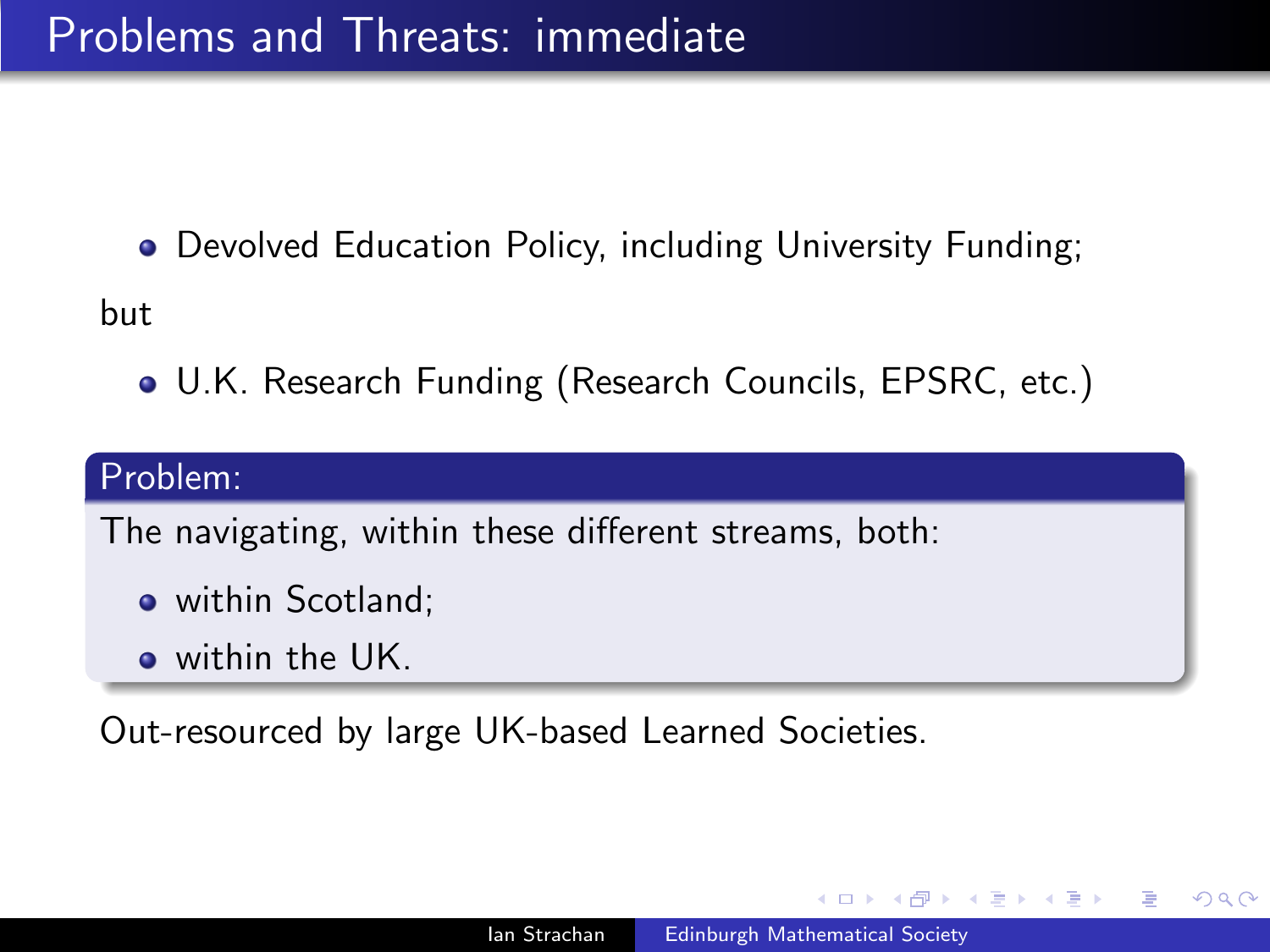## Problems and Threats: future (but very near)

Ian Strachan [Edinburgh Mathematical Society](#page-0-0)

 $299$ 

э  $\rightarrow$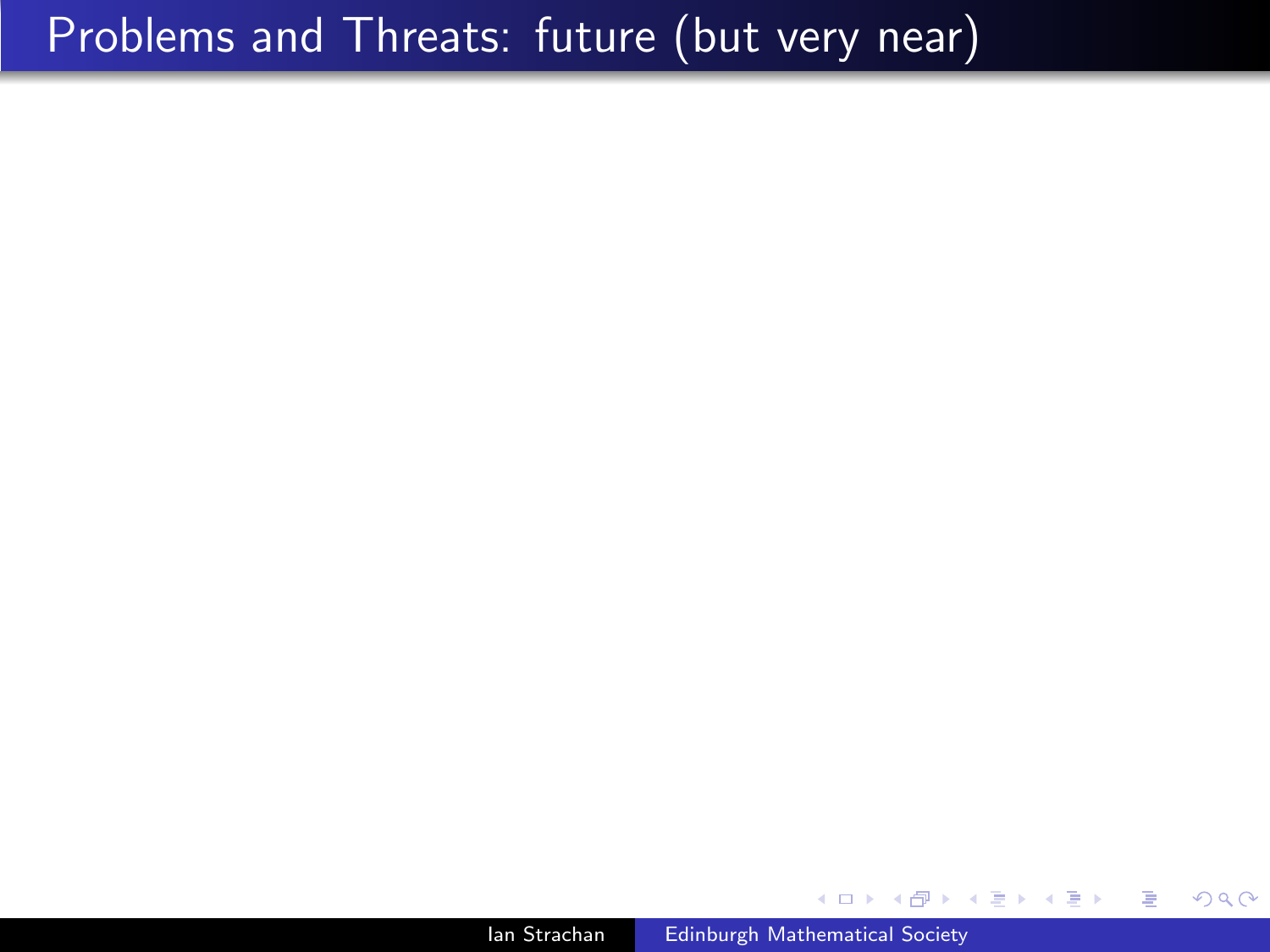# Problems and Threats: future (but very near)



Ð

 $299$ 

э

э

 $\rightarrow$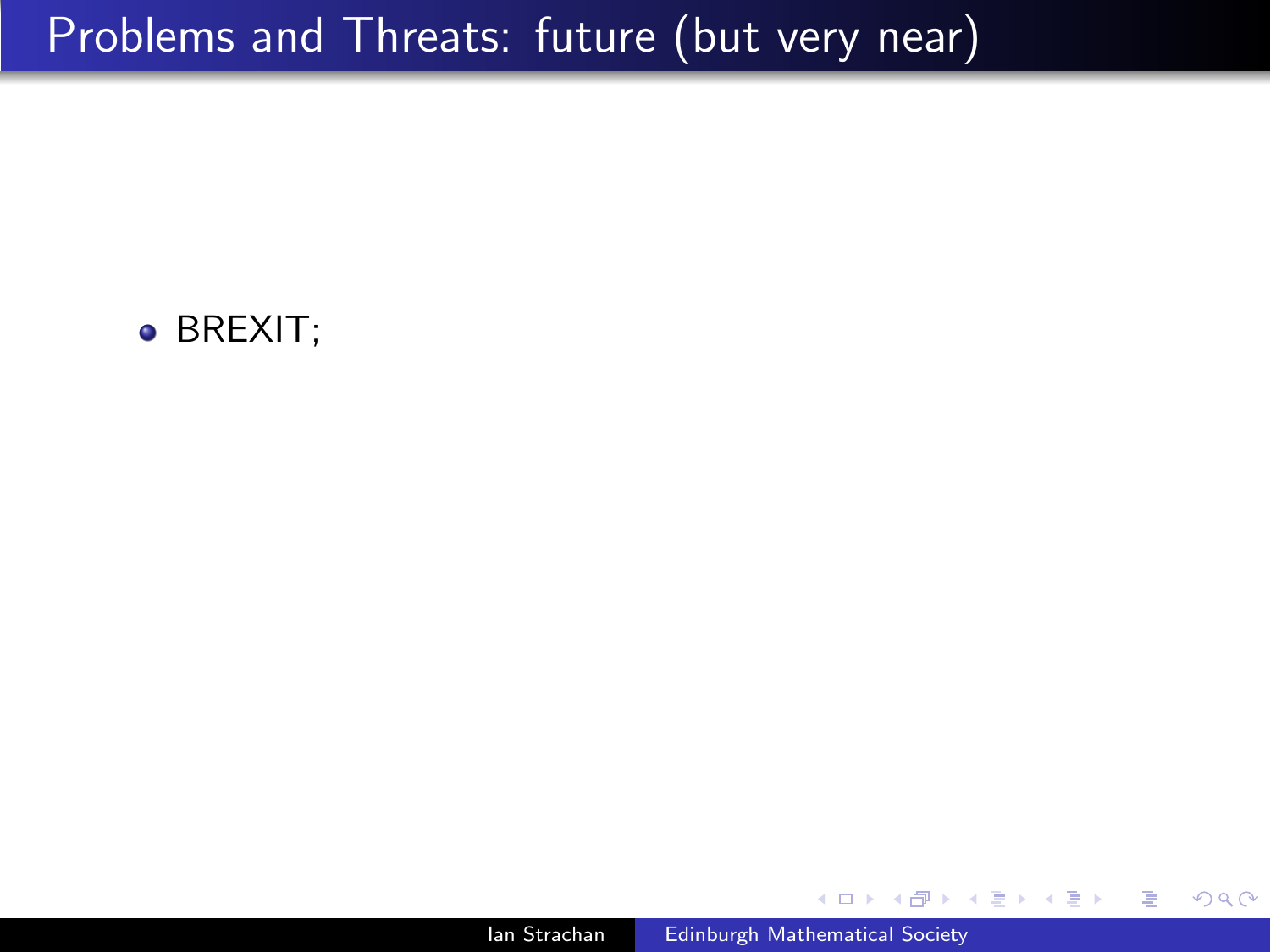- BREXIT;
- **Scottish Referendum.**

つくへ